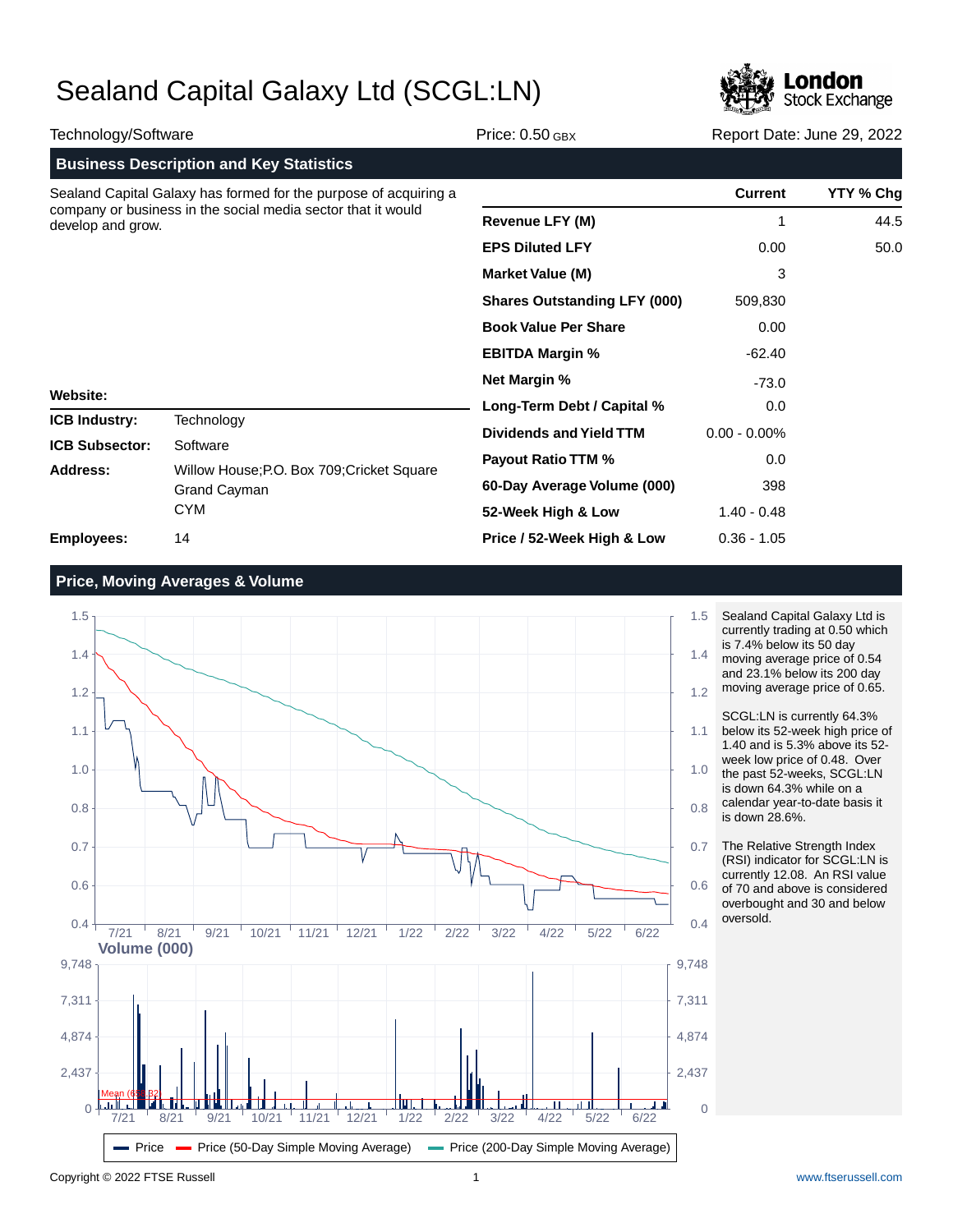

### Technology/Software **Price: 0.50 GBX** Report Date: June 29, 2022

## **Price Performance, Technical Indicators & Risk Metrics**

| <b>Price Performance</b> | % Change | <b>Difference</b><br><b>vs FTSE 350</b> | <b>Technical Indicators</b>          |       |
|--------------------------|----------|-----------------------------------------|--------------------------------------|-------|
| 1-Day $%$                | 0.00     | 0.37                                    | 50-Day Average Price                 | 0.54  |
| 1-Week %                 | 0.00     | $-2.79$                                 | Price / 50-Day Average               | 0.93  |
| 4-Week %                 | $-4.76$  | $-0.42$                                 | 200-Day Average Price                | 0.65  |
| 52-Week %                | $-64.29$ | $-63.53$                                | Price / 200-Day Average              | 0.77  |
| Quarter-to-Date %        | 0.00     | 3.87                                    | <b>RSI - Relative Strength Index</b> | 12.08 |
| Year-to-Date %           | -28.57   | $-24.44$                                | <b>Risk Metrics</b>                  |       |
| Last Month %             | $-12.50$ | $-12.99$                                | <b>Price Volatility</b>              | 0.01  |
| <b>Last Quarter %</b>    | -28.57   | -28.30                                  | <b>Sharpe Ratio</b>                  | 0.07  |
| Last Calendar Year %     | -50.00   | -64.36                                  | <b>Sortino Ratio</b>                 | 0.29  |

## **5-Year Price Performance vs. FTSE 350**

## **Sealand Capital Galaxy Ltd Current: 0.13 CAGR: -33.3%**<br> **FTSE 350 Index Current: 0.99 CAGR: -0.1%**



**FTSE 350 Index Current: 0.99 CAGR: -0.1%**

Over the past five years, Sealand Capital Galaxy Ltd's stock price is down 86.7% which is 86.2% below the FTSE 350 Index performance of -0.5% over the same period. Sealand Capital Galaxy Ltd's cumulative annualized growth rate (CAGR) over the five year period has been -33.3% while that of the FTSE 350 Index has been -0.1%.

Over the past year, Sealand Capital Galaxy Ltd's stock price performance of -64.3% has underperformed that of the FTSE 350 Index by 63.5%. On a year-to-date basis, Sealand Capital Galaxy Ltd's stock price performance of -28.6% has underperformed the FTSE 350 Index by 24.4%.

Over the past week, Sealand Capital Galaxy Ltd's stock price performance of 0.0% has underperformed that of the FTSE 350 Index by 2.8%.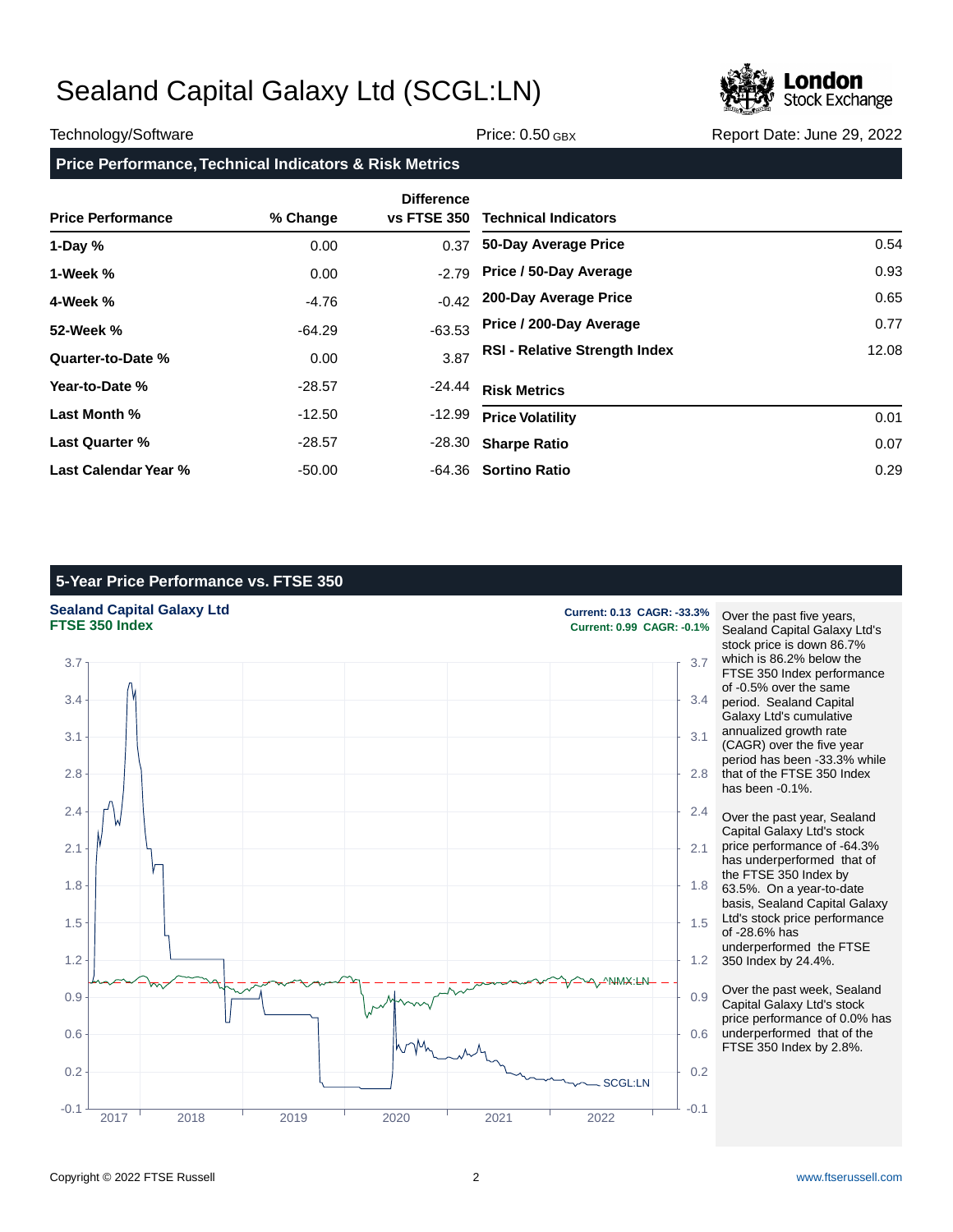

Technology/Software **Price: 0.50 GBX** Report Date: June 29, 2022

**Growth and Profitability Metrics Historical Growth 3-Year 5-Year 10-Year Revenues % Revenues Per Share % EBITDA % EPS Diluted % Free Cash Flow % Cash from Operations % Book Value % 10-Year Profitability 5-Year 10-Year Current Average Average Gross Margin % EBITDA Margin % Pre-Tax Margin % Net Margin % Return on Equity % Return on Capital % Return on Assets %** -46.8 -54.0 38.7 38.4 999.9 67.9 999.9 999.9 -56.2 -10.8 999.9 -100.0 30.6 -62.4 -75.8 -73.0 100.0 100.0 -100.0 -166.9 -182.4 -11.7 26.7 40.0 -50.4

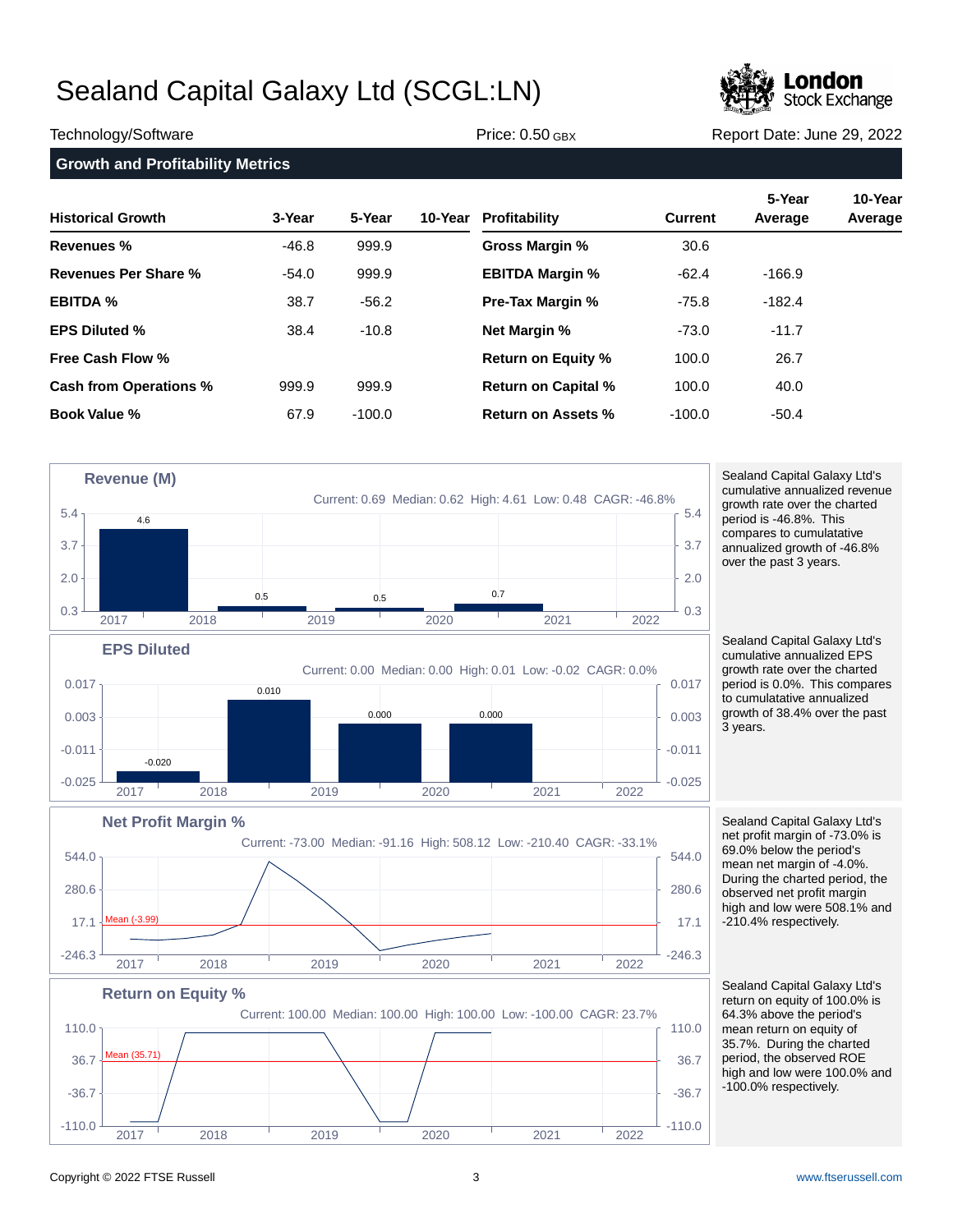

| Technology/Software                |                |                         |                          | Price: $0.50$ GBX                |                | Report Date: June 29, 2022 |                   |  |
|------------------------------------|----------------|-------------------------|--------------------------|----------------------------------|----------------|----------------------------|-------------------|--|
| <b>Valuation Metrics</b>           |                |                         |                          |                                  |                |                            |                   |  |
|                                    | <b>Current</b> | 5-Year<br><b>Median</b> | 10-Year<br><b>Median</b> |                                  | <b>Current</b> | 5-Year<br><b>Median</b>    | 10-Year<br>Median |  |
| <b>Price / EPS TTM</b>             | 99.9           | 99.0                    |                          | <b>Earnings Yield %</b>          | $-7.69$        | $-8.93$                    |                   |  |
| <b>Price / Sales</b>               | 3.7            | 7.5                     |                          | <b>Free Cash Flow Yield %</b>    | 0.65           | 0.00                       |                   |  |
| <b>Price / Operating Cash Flow</b> | 99.9           | 99.9                    |                          | Dividend Yield %                 | 0.00           | 0.00                       |                   |  |
| <b>Price / Book Value</b>          | 49.9           | 49.9                    |                          | <b>Enterprise Value / EBITDA</b> | 50.0           | 50.0                       |                   |  |



Sealand Capital Galaxy Ltd is trading at 99.90 times its EPS generated during the latest fiscal year. This multiple is equal to the historically observed median of 99.90, while high and low observations have been 99.90 and 4.58.

Sealand Capital Galaxy Ltd is trading at a Price to Sales ratio of 3.65 based on sales generated during the latest fiscal year. This ratio is below the historically observed median ratio of 7.46, while high and low observations have been 33.13 and 3.47.

Sealand Capital Galaxy Ltd is trading at a Price to Book ratio of 49.90 based on book value at the latest fiscal year end. This ratio is equal to the historically observed Price/ Book Value ratio of 49.90, while high and low observations have been 49.90 and 2.98.

Sealand Capital Galaxy Ltd has a Free Cash Flow Yield of 0.65% based on free cash flow generated during the latest fiscal year. This value is above the historically observed median yield of 0.00%, while high and low observations have been 0.68 and 0.00.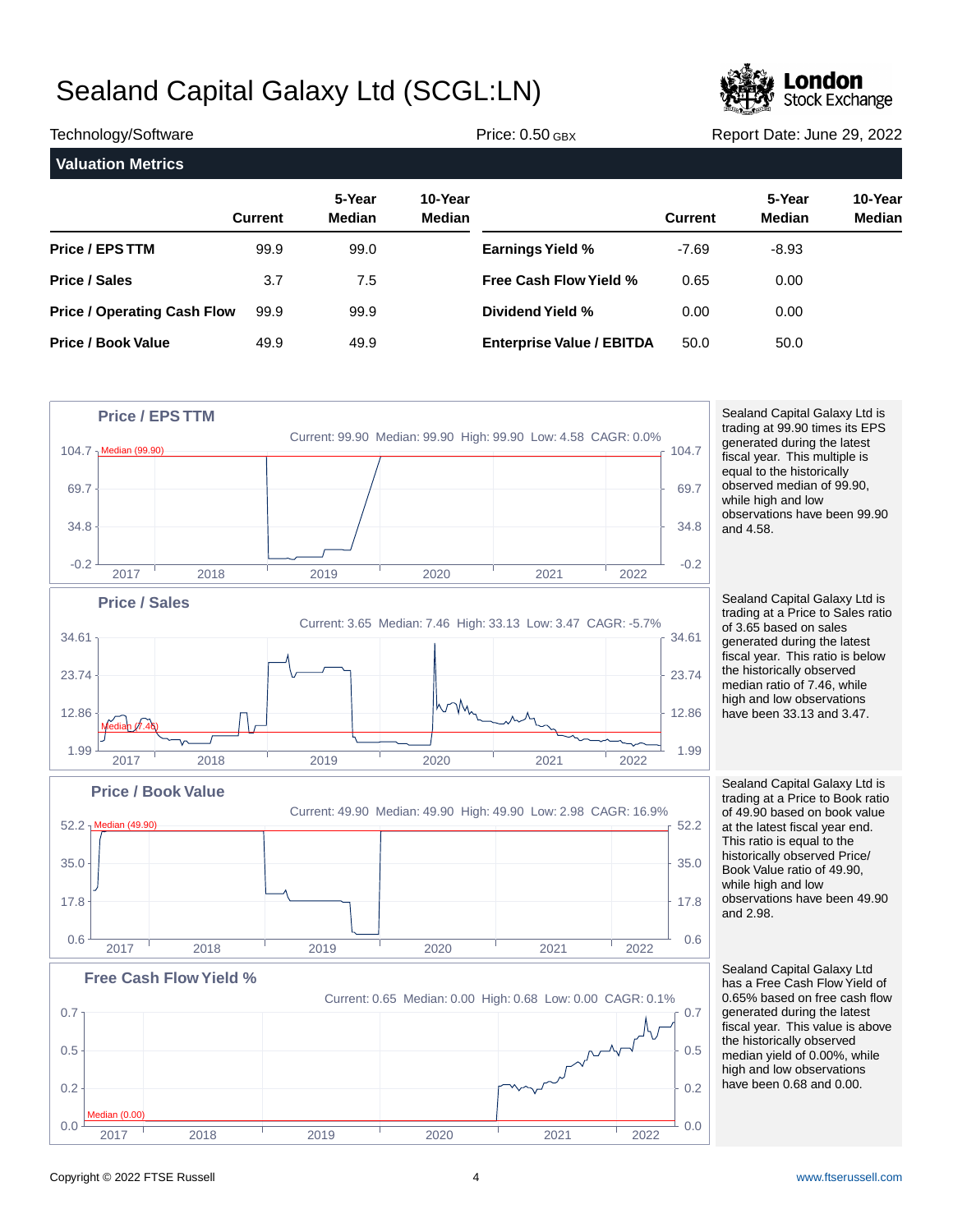

Technology/Software The Price: 0.50 GBX Report Date: June 29, 2022

### **ICB Subsector Peer Comparisons**









## **Price / EPS TTM Price / Book Value**



## **EPS 5-Year Growth Rate % Revenue 5-Year Growth Rate %**



Copyright © 2022 FTSE Russell 5 [www.ftserussell.com](http://www.ftserussell.com)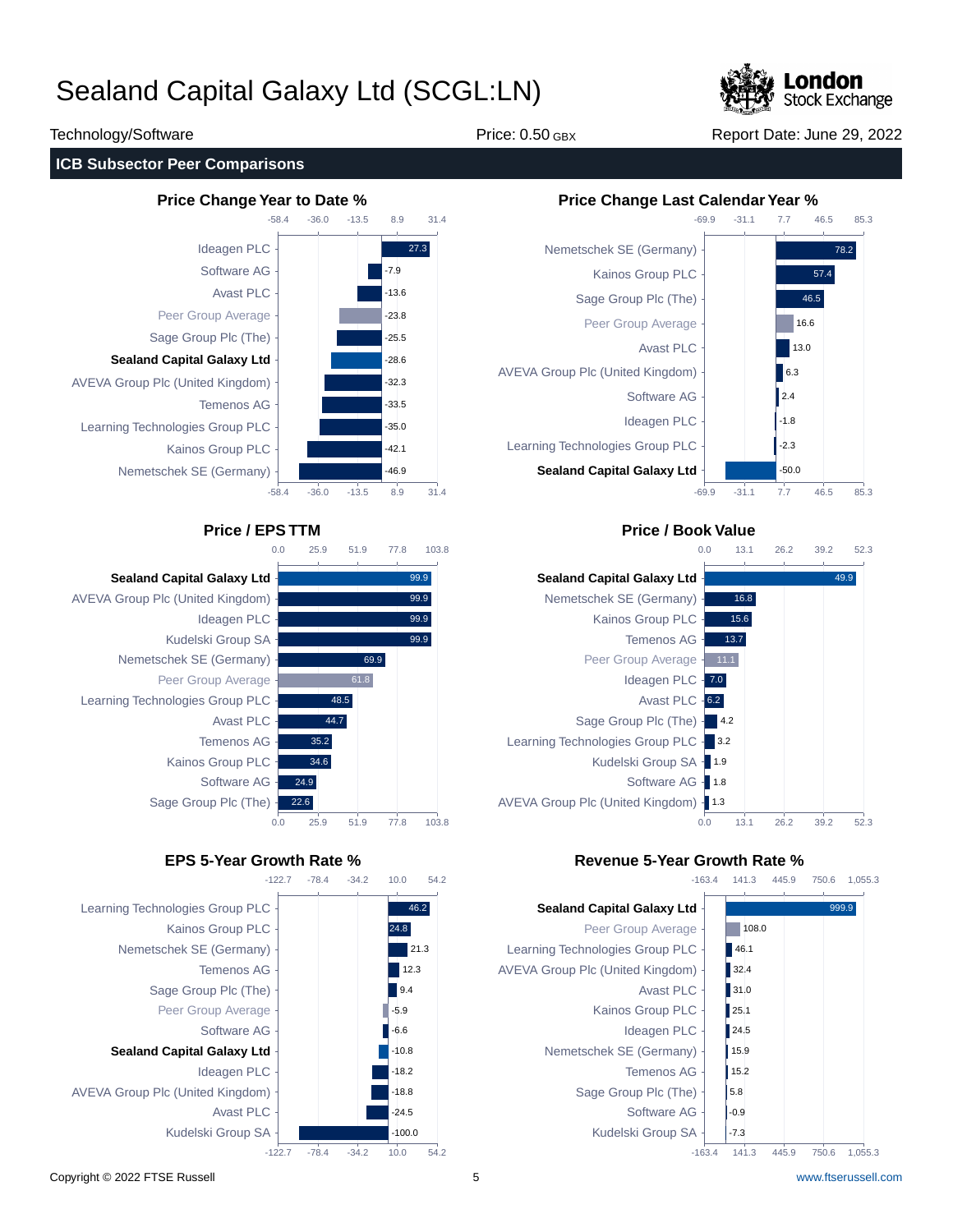

Technology/Software **Price: 0.50 GBX** Report Date: June 29, 2022

### **Abbreviations:**

| <b>CAGR</b>   | - Cumulative annual growth rate.                                |
|---------------|-----------------------------------------------------------------|
| <b>EBIT</b>   | - Earnings before interest and taxes.                           |
| <b>EBITDA</b> | - Earnings before interest, taxes, depreciation & amortization. |
| <b>LFY</b>    | - Last fiscal year                                              |
| М             | - Million                                                       |
| <b>LON</b>    | - London Stock Exchange                                         |

### **Definitions:**

**Market Value** - Weekly Price times latest Shares Outstanding times any applicable ADR factor.

**Revenue** - Sum of the last four quarters of Revenues.

**Revenue Per Share** - Sum of the last four quarters of Total Revenue divided by Weighted Average Shares Outstanding.

**Operating EPS LFY** - EPS excluding non-recurring, non-operating items, fiscal year aligned TTM value.

60-Day Average Volume (000) - The average of the last 60 daily volume values in thousands of shares.

**Price 52-Week High** - The high closing price from the last 52 weeks of daily closing prices.

**Price 52-Week Low** - The low closing price from the last 52 weeks of daily closing prices.

**Price / 52-Week High** - Latest price divided by the high price from the past 52 weeks of daily closing prices.

**Price / 52-Week Low** - Latest price divided by the low price from the past 52 weeks of daily closing prices.

**50-Day Average Price** - Mean of last 50 daily closing prices.

**200-Day Average Price** - Mean of last 200 daily closing prices.

Price / 50-Day Average Price - Latest closing price divided by mean of last 50 daily closing prices, as a percentage.

**Price / 200-Day Average Price** - Latest closing price divided by mean of last 200 daily closing prices, as a percentage.

Relative Strength Index - Relative Strength Index or RSI measures the magnitude of gains over a given time period against the magnitude of losses over that period. The equation is RSI = 100 - 100 / (1 + RS) where RS = (total gains / n) / (total losses / n) and n = number of RSI periods. In this item, 14 days is used and one year of daily prices are considered. A value of 30 or below may imply oversold and 70 or above may imply overbought.

**Price Volatility** - The standard deviation of the last 20 days of daily closing prices.

Sharpe Ratio - The 5 year average of the excess monthly return over the risk - free rate(1 - month T - bill) over the 5 year standard deviation of the same series.

**Sortino Ratio** - The same calculation as the Sharpe Ratio but with positive excess returns set to zero for the standard deviation denominator, so only negative volatility weighs in.

**Dividends Per Share TTM** - Sum of the last four quarters of Dividends Per Share.

Payout Ratio - Dividends Per Share TTM divided by Operating EPS TTM.

**Dividend Yield TTM %** - Sum of the last four quarter of Dividends Per Share divided by Weekly Price.

**EBITDA** - Sum of the last four quarters of EBITDA (Operating Income + Depreciation & Amortization).

**Free Cash Flow** - Sum of the last four quarters Net Cash from Operations minus Capital Expenditures (Purchase of Property, Plant & Equipment), from the Cash Flow Statement.

**Book Value Per Share** - Total Common Equity last quarter divided by Shares Outstanding last quarter.

**Gross Margin %** - Sum of the last four quarters Gross Profit divided by the sum of the last four quarters Revenues.

**EBITDA Margin %** - Sum of the last four quarters EBITDA divided by the sum of the last four quarters Revenues.

**Pre-Tax Margin %** - Sum of the last four quarters of Earnings Before Taxes divided by sum of the last four quarters Revenues.

**Net Profit Margin %** - Sum of the last four quarters of Operating EPS divided by sum of the last four quarters Revenues Per Share.

**Return on Equity %** - Sum of the last four quarters of Operating EPS divided by the average of the last four quarters Book Value.

**Return on Capital %** - Sum of the last four quarters of Operating EPS divided by the average of the last four quarters Total Capital Per Share.

**Return on Assets %** - Sum of the last four quarters of Operating EPS divided by the average of the last four quarters Total Assets Per Share.

**Price / EPS TTM** - Weekly Price divided by the sum of the last four quarters of Operating EPS (capped at 99.9).

**Price / Sales** - Weekly Price divided by Revenues Per Share TTM.

**Price / Book Value** - Weekly Price divided by Book Value Per Share last quarter. Book Value Per Share is Total Common Equity last quarter divided by Shares Outstanding last quarter (capped at 49.9).

**Free Cash Flow Yield %** - Free Cash Flow Per Share TTM divided by Weekly Price.

Enterprise Value - Market Value plus Total Debt last year plus Preferred Equity last year minus Cash & Cash Equivalents last year.

**Enterprise Value / Sales** - Enterprise Value divided by the sum of the last four quarters of Revenue.

**Enterprise Value / EBITDA** - Enterprise Value divided by EBITDA TTM.

**Enterprise Value / EBIT** - Enterprise Value divided by trailing four quarters of Operating Income.

Enterprise Value / Free Cash Flow- Enterprise Value divided by the sum of the last four quarters of Free Cash Flow.

**Russell 1000 Index** - The largest 1,000 stocks by market cap, the index comprehensively covers the US large cap universe.

EPS 5-Year Growth Rate % is capped at 999.9%.

Revenue 5-Year Growth Rate % is capped at 999.9%.